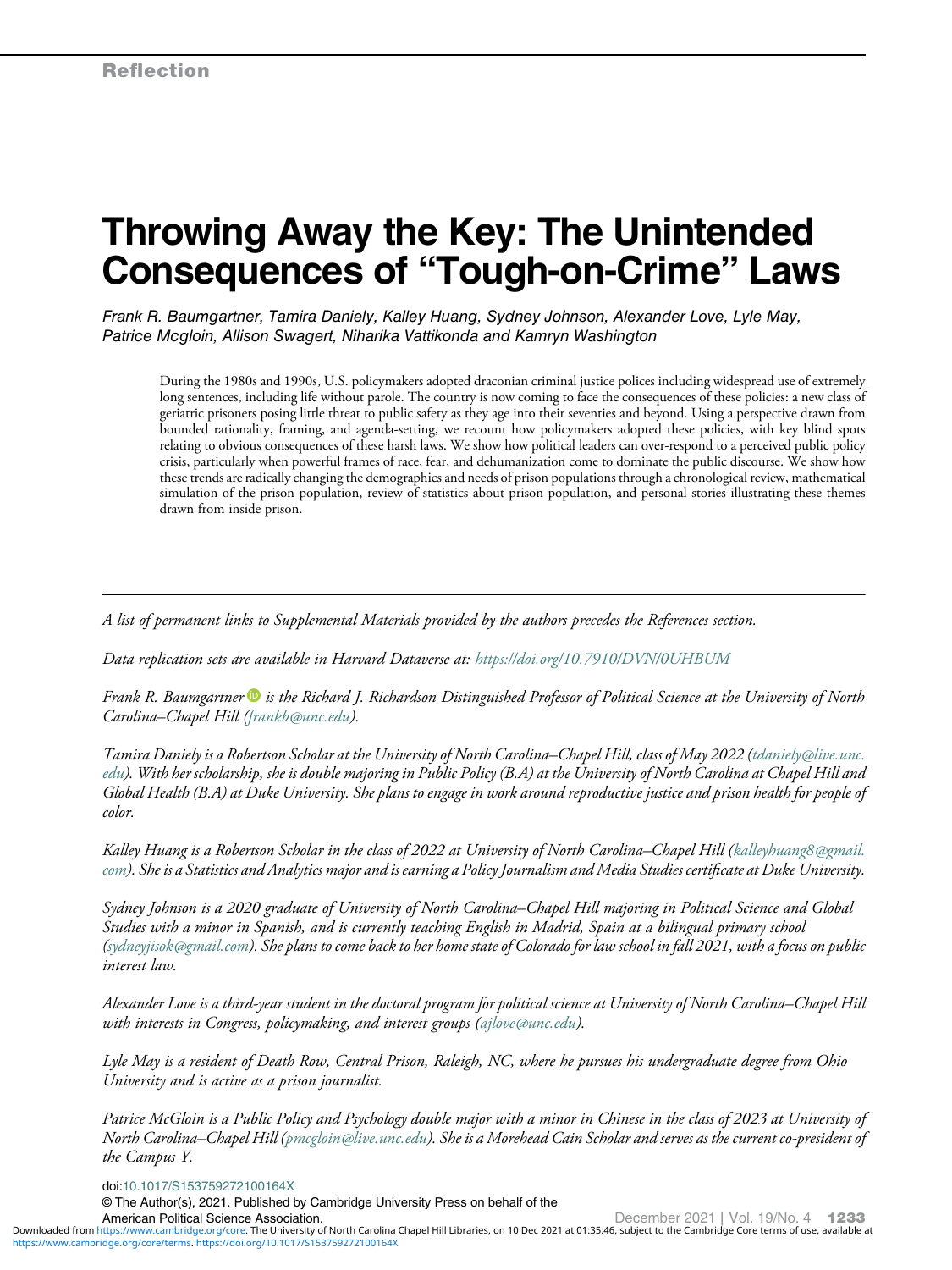aye Brown was convicted of felony murder when a 1975 bank robbery resulted in the death of a law enforcement officer. Though she sat in the front seat on the passenger side of a car while a gunman in the back seat shot and killed a state trooper, a jury convicted and sentenced her to death. A court eventually resentenced Faye to life with parole. Over time, Faye grew past the sense of worthlessness that life in prison yields, accepting responsibility for her crime. During her forty-five years of incarceration, Faye mentored many women and provided kindness, generosity, leadership, and a shoulder to cry on. She worked various jobs within the prison and earned her way into the state's work-release program.

After thirty years of incarceration, Faye lived a seemingly normal life on the outside, working full-time at a cosmetology school and returning to prison at night. On weekend passes, she stayed with family members who loved and supported her (Aspinwall, Blakinger, and Neff [2020\)](#page-11-0). By every standard, Faye was fully rehabilitated and virtually reintegrated with society. At the age of fifty-seven, she had a realistic chance of earning freedom.

In 2010, Faye and three other prisoners sentenced to life in the 1970s sought to apply good time and gain time to what had been equated to an eighty-year sentence. Doing so would have put their parole-eligibility at forty years, but then – Governor Beverly Purdue stopped them, maintaining that "life means life" without entertaining clemency. The issue went before the state Supreme Court, which sided with the governor. Despite the fact all of these prisoners were over the age of fifty-five and had likely aged out of crime, they were sentenced to life without parole (LWOP) in everything but name.

Ten years passed and Faye continued working by day in the free world and living in prison at night, benefiting from old laws that gave her access to work release, cursed by the impact LWOP has had on the rest of the criminal justice system. When a COVID-19 outbreak struck the NC Correctional Institute for Women in May 2020, Faye knew she was vulnerable. As a sixty-sevenyear-old African American woman with underlying health conditions, she was the first to die (Kane and Alexander [2020](#page-12-0)). Faye had thirty-five years left on her life sentence.

# From "Tough on Crime" to a Geriatric Prison Crisis

Over 200,000 people in U.S. prisons serve sentences that they will never outlive: term sentences longer than fifty years, life (with or without parole), or death (see Mauer and Nellis [2018\)](#page-12-0). Thousands are serving for crimes committed when they were children. Some serving under three-strikes laws have never committed a crime of violence. No nation has incarcerated so many individuals until death, to more than five decades of imprisonment, or both. This system has been roundly criticized (see Alexander [2010;](#page-11-0) Clear and Frost [2014;](#page-11-0) Enns [2016\)](#page-12-0) and most policymakers today, even the most conservative, have turned their backs to it (see Dagan and Teles [2016](#page-12-0)). Still, the vast majority of the harsh punishments enacted during the 1980s and 1990s remain in place.

As of 2020, we have about twenty-five years of experience with these "tough-on-crime" laws. An individual entering prison for a long term at age twenty-five would be fifty years old today. In twenty years, the United States will have more incarcerated septuagenarians than the world has ever known. These outcomes are neither surprises nor mistakes; they were anticipated outcomes from policies enthusiastically adopted by many state legislatures and the federal government during that "tough-on-crime" period. In this article, we ask a simple question: How did we get here? What caused us to adopt policies with such unpopular, draconian consequences?

Our answer focuses on agenda-setting, policy framing, emotions, and bounded rationality. In the 1980s and 1990s, politicians of all stripes and at all levels of government enacted radical punishments for crime, establishing long sentences without considering the long-term consequence: an inevitable boom in the geriatric prison population. We present a sobering assessment of how this human rights catastrophe in the making will overwhelm our correctional facilities and state budgets in the decades to come. We show how the political system makes mistakes that have decades of expensive consequences. Bryan Jones and colleagues refer to these as "policy bubbles," akin to financial bubbles when investors base their decisions on expectations that others will do similarly. We are paying the price for a political biddingwar, where each party sought to prove that it was tougher on crime than the other (see Jones, Thomas, and Wolfe [2014\)](#page-12-0).

Allison Swagert received her BS in Mathematics with a minor in Computer Science in 2021 from University of North Carolina– Chapel Hill [\(aswagert@gmail.com\)](mailto:aswagert@gmail.com). She currently works at SAS Institute as an Associate Solutions Advisor in the Fraud Security and Intelligence Division.

Niharika Vattikonda is a Business Administration and Economics major in the class of 2022 at University of North Carolina– Chapel Hill, and she is pursuing the Science and Society certificate at Duke University through the Robertson Scholar Leadership Program ([niharika.vattikonda@gmail.com\)](mailto:niharika.vattikonda@gmail.com).

Kamryn Washington is a Neuroscience Major and Robertson Scholar in the class of 2022 at Duke University [\(kamryn.](mailto:kamryn.washington@duke.edu) [washington@duke.edu\)](mailto:kamryn.washington@duke.edu). Her academic interests currently include elder care, medical ethics, and social and affective neuroscience.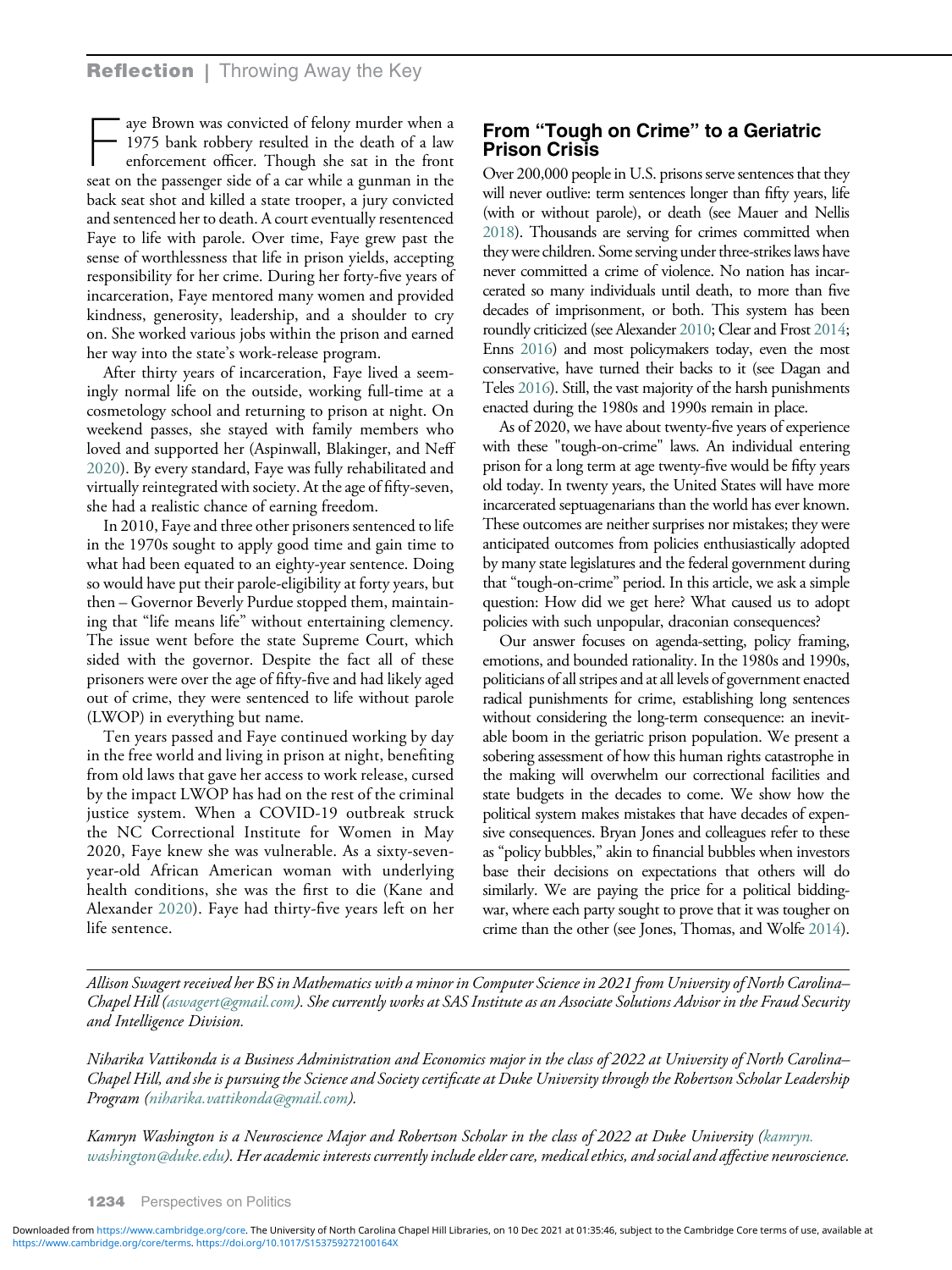We first review the historical trends, later analyzing their consequences. Next, we show the growth of "tough-oncrime" frames among political leaders. crime experts, and the media.We also show, through a mathematical simulation, the expected age distribution of a generic prison population when parole is eliminated. We then document these trends across the United States and in one state. Last, we illustrate these facts with personal stories drawn from inside prison.

# Crime Hits the Agenda, the Public Mood Turns Punitive, and Policies Change

Figure 1 illustrates the "perfect storm" conditions where public concern with crime as a major national problem, public support for punitive policies, and a dramatically rising crime rate came together. It shows, first, that the FBI violent crime rate per 100,000 people rose from less than 200 to over 700 in the period from 1960 to 1995, before declining once again. Second, the figure shows the percent of the public responding "crime" to the Gallup organization's question: "What is the most important problem facing the nation?" This surged twice, once in response to the urban insurrections of the mid-1960s, and again in the 1990s. Third, it illustrates Peter Enns' estimate of "public opinion punitiveness" (see Enns [2014,](#page-12-0) [2016\)](#page-12-0). The fourth panel presents the three series standardized to have a mean value of zero with a standard deviation of one. This allows an overlay of all three series on the same scale.

Concern with crime rose dramatically in the late 1960s, in response to the many instances of unrest in major metropolitan areas. During this period, however, the national crime rate was still relatively low, and the state of public opinion was near its lowest point in terms of support for punitive criminal justice policies. When crime rose again on the agenda in the 1990s, the crime rate had grown to unprecedented levels, and the public mood had soured considerably. One might say that the 1960s saw a surge of concern for crime but also for the disadvantaged who were protesting in the streets. By the 1990s, the attitude was different: Throw away the key.

[Figure 2](#page-3-0) gives an idea of the rapid spread of these beliefs through the states (refer to table A-1 in the online appendix for a list of states and years associated with fi[gure 2\)](#page-3-0). It shows the cumulative number of states with a punishment of life without parole, and the number with "three-strikes" laws. Both policies expanded greatly in the 1990s.

## Setting the Stage for Harsh Punishments

Several things had to come together to justify the onesided criminal justice policies of the 1980s and 1990s.

## Figure 1 The violent crime rate and public opinion on crime



Source: Violent Crime, FBI ([http://www.ucrdatatool.gov/\)](http://www.ucrdatatool.gov/); Most Important Problem, Comparative Agendas Project [\(https://www.](https://www.comparativeagendas.net/us) [comparativeagendas.net/us\)](https://www.comparativeagendas.net/us); Punitiveness, Enns [2014.](#page-12-0)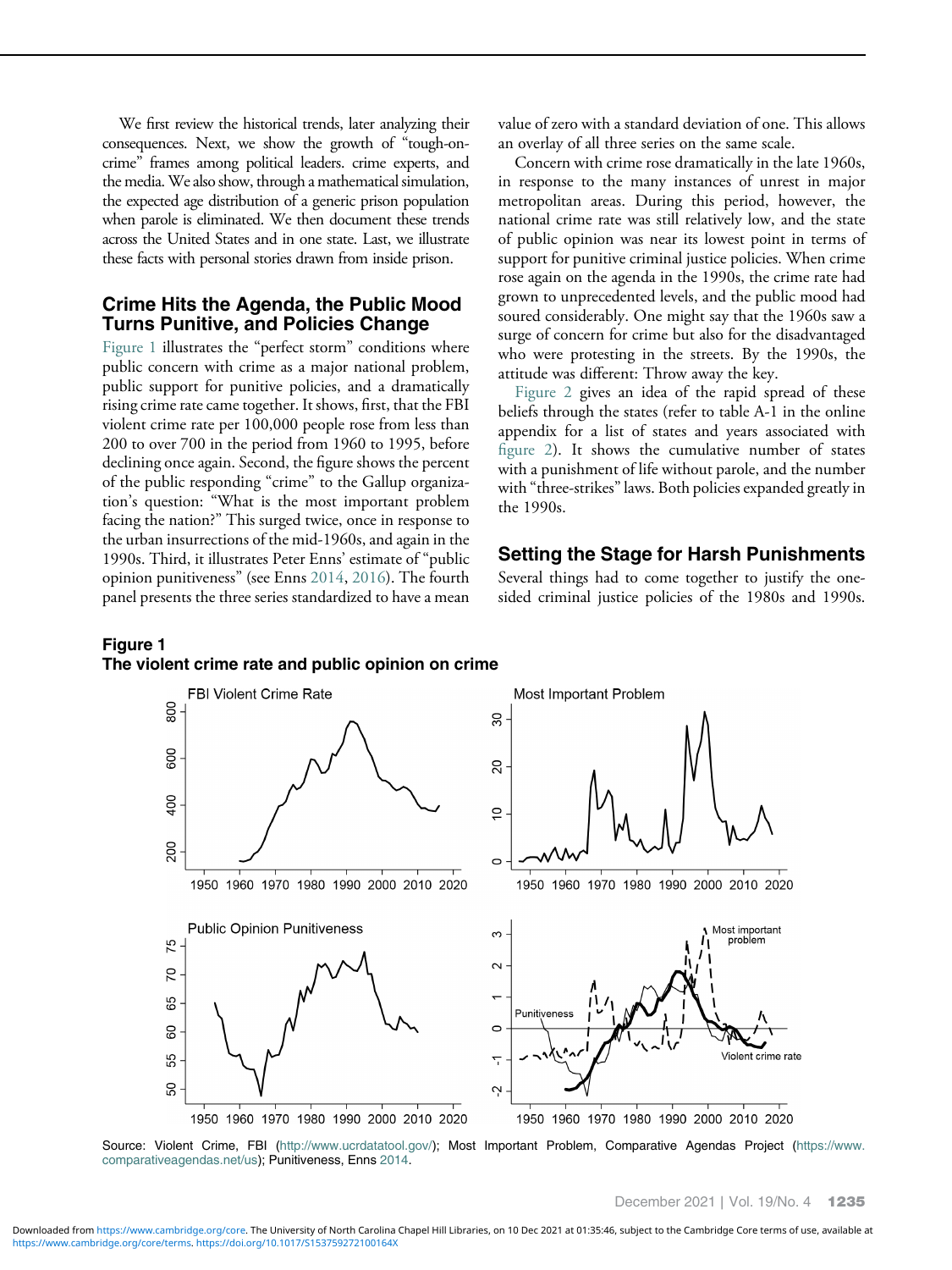<span id="page-3-0"></span>



Source: Refer to the online appendix.

Without reviewing the entire growth of mass incarceration, on which excellent work has already been published (Zimring and Hawkins [1995;](#page-13-0) Zimring, Hawkins, and Kamin [2001;](#page-13-0) Alexander [2010](#page-11-0); Ogletree and Sarat [2012;](#page-12-0) Page [2013;](#page-12-0) Gottschalk [2015](#page-12-0);), we focus here on a few key points. Policymakers had to accept several intellectual principles in order to adopt these policies. First, they had to abandon the idea that prison serves a rehabilitative purpose. Second, those involved in criminal behavior had to be dehumanized—this included racializing the issue. They had to believe that there was a new generation of "irredeemable" children who would never be productive adults: the "super-predator" frame served this purpose. Only if policymakers assumed that criminal offenders could never be rehabilitated could they accept the idea of never-ending punishment. Political leaders and criminal justice professionals adopted these views in the 1980s and 1990s.

In addition to accepting these frames, people also had to ignore or minimize other facts. These include the uncomfortable aspects of incarcerating the elderly, including their relative lack of danger to society, the high cost of incarcerating them, their vulnerability within the prison population, the human rights element of incarcerating the infirm and the disabled, and the questionable value of continued punishment after a long punishment has already been served.

How can a complicated matter like what to do about crime, an issue that societies have debated for centuries, be reduced to such over-simplifications? As discussion moves from a community of professionals onto the front pages of the papers and into the offices of political leaders, it gets simplified. Where professionals may have a complicated, nuanced, and relatively complete understanding of the complexities of the underlying social problems, this is not the case of the politicians who get involved when issues hit the agenda. Oversimplification is common.

The process we describe here is but one example of a larger phenomenon. Frank Baumgartner and Bryan Jones [\(1993](#page-11-0)) give numerous examples of "waves of enthusiasm" for various public policies in post-war American history later to be replaced with "waves of criticism." The government did all it could to promote civilian nuclear power in the 1950s, only later to turn against the technology as attention turned to aspects of it that had been overlooked in the earlier period. Smoking and tobacco were promoted until smoking was banned in public places. It should be no surprise that public policy response to crime would be irrational. Crime is an emotional subject and in the environment of the 1980s and 1990s, politicians saw little need for balance. A one-sided enthusiasm for a tough approach was a widespread norm, and it was popular.

#### Framing Never-Ending Punishment

In assessing how the political system developed oversimplified ideas about punishment in the 1980s and 1990s, it is important to look below the political system to the professional community of experts. The development of a consensus from the professional community is key, because political leaders typically do not have the expertise to adjudicate among competing professional perspectives

<https://www.cambridge.org/core/terms>.<https://doi.org/10.1017/S153759272100164X> Downloaded from<https://www.cambridge.org/core>. The University of North Carolina Chapel Hill Libraries, on 10 Dec 2021 at 01:35:46, subject to the Cambridge Core terms of use, available at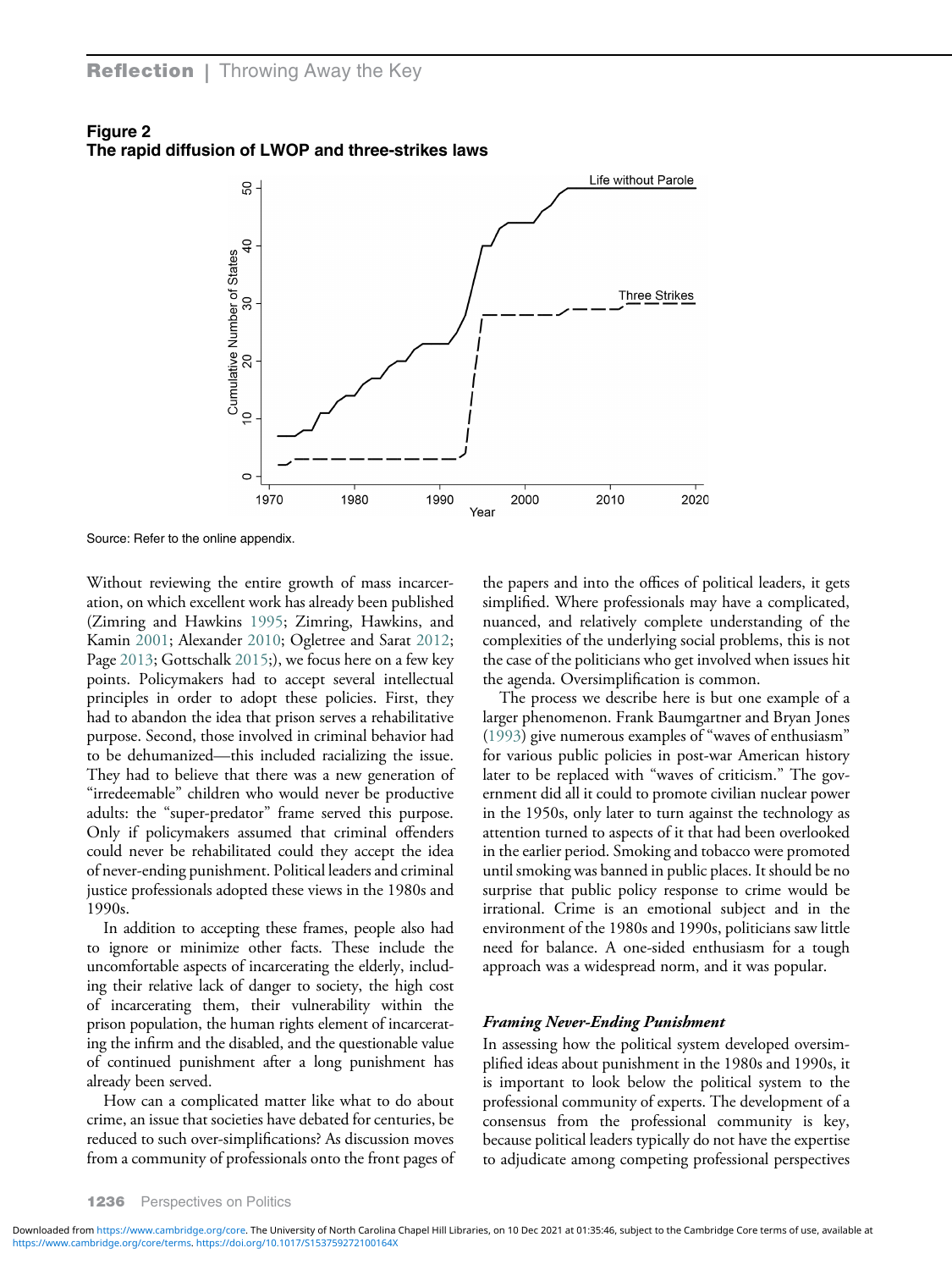(see Walker [1977](#page-13-0), Kingdon [1984](#page-12-0)). Political leaders and policymakers focus on the problems (e.g., the need to "do something" about crime) and look to experts within the professional community to offer solutions. As Goodman, Page, and Phelps [\(2017](#page-12-0)) explain, an apparent professional consensus may represent a perspective accepted by the dominant players in a professional community, but by no means by everyone. Indeed, those on the losing side of the debate may start immediately on the work to bring their perspective back to influence and power.

The first dramatic step along this discredited path was the publication by criminologist Robert Martinson in [1974](#page-12-0) of an article entitled "What Works? Questions and Answers about Prison Reform" (Martinson [1974](#page-12-0)). Martinson participated in a team of three scholars reviewing hundreds of studies from 1945 through 1967, evaluating prison rehabilitative programs of all sorts. Their conclusions, more fully reported in book form (Lipton, Martinson, and Wilks [1975\)](#page-12-0), suggested that rehabilitative programs had not been conclusively demonstrated to reduce later recidivism. While the book was nuanced, the article that popularized it was not.

The influence of the 1974 Martinson article can be illustrated with a review of a report to the U.S. Senate as that body considered a comprehensive crime bill in [1983](#page-12-0). Traditionally, sentencing guidelines assumed four purposes of incarceration: deterrence, incapacitation, just punishment, and rehabilitation (U. S. Senate [1983](#page-12-0), 6 7). The 1983 bill removed rehabilitation from that list. Not long after this shift, the U.S. Supreme Court upheld federal guidelines that eliminated rehabilitation from sentencing considerations. The Court quoted the 1983 Senate report as fact: "The Report referred to the 'outmoded rehabilitation model' for federal criminal sentencing, and recognized that the efforts of the criminal justice system to achieve rehabilitation of offenders had failed" (Mistretta v. United States [1989](#page-12-0), 366). A professional consensus had reached the highest levels of the government. The Senate and the Supreme Court agreed that rehabilitation was irrelevant, perhaps impossible. Previous generations of policy had assumed it was fundamental to the purpose of incarceration (see Morris and Rothman [1995](#page-12-0)).

The framing of "tough on crime" policies included the idea of the juvenile "super-predator." A spike of young people committing violent crimes in the 1990s fostered anxiety that academic John J. DiIulio injected into the mainstream with his [1995](#page-12-0) article "The Coming of the Super-Predator." The racial aspects of DiIulio's concept are explicit. For one, he writes that those he dehumanized actually dehumanized their victims and used racial epithets in describing them: "And they place zero value on the lives of their victims, whom they reflexively dehumanize as just so much worthless 'white trash' if white, or by the usual racial or ethnic epithets if black or Latino."(DiIulio [1995](#page-12-0)). But the author goes further: "Among other puzzles, the

moral poverty theory explains why, despite living in desperate economic poverty, under the heavy weight of Jim Crow, and with plenty of free access to guns, the churchgoing, two-parent black families of the South never experienced anything remotely like the tragic levels of homicidal youth and gang violence that plague some of today's black inner-city neighborhoods." "There is even some evidence that juveniles are doing homicidal violence in 'wolf packs' … often murdering their victim in groups of two or more" (DiIulio [1995](#page-12-0)).

Of course, by 2000, crime was going down and DiIulio later recanted, saying he was wrong to make predictions about crime rates in the first place (see Becker [2001](#page-11-0)). Martinson ([1979\)](#page-12-0) also disavowed his highly-cited conclusions, saying they had been overstated. But in both cases, the cat was out of the bag. This "research" was just what some politicians wanted to hear and was too widely cited for others to ignore. For a recent review of the powerful impact of DiIulio's arguments, see Bogert and Hancock [2020;](#page-11-0) for a similar review of Martinson, see Sarre [2001.](#page-12-0)

#### Ignoring the Counter-Arguments

The concept of the "super-predator" was contested even as it came to dominate the discourse. As Goodman, Page, and Phelps ([2017\)](#page-12-0) describe, professionals whose views were being ignored by policymakers during the 1980s and 1990s were nonetheless making arguments and publishing dissenting views. What arguments were ignored? The fact that never-ending punishment would mean that thousands would grow elderly in prison; that many of these were children at the time of their incarceration; the health needs of geriatric prisoners; the high cost of incarcerating the elderly; the low public safety benefit of incarcerating individuals after they reach a certain age; and the disproportionality of three-strikes laws.

In an exchange of articles presenting opposing views on three-strikes laws, Nkechi Taifa [\(1995](#page-12-0)) presents four arguments: That such a law is too punitive for minor felonies, that it may violate the Eighth Amendment proportionality clause, that it may discriminate against African Americans, and that it is too expensive. She notes expense in two ways: growing incarceration expenses as prisoners age (noting that the elderly may be three times as expensive to house as younger prisoners), and the high cost of incarceration weighed against lower odds of reoffending among elderly prisoners. In response, Morton Feldman [\(1995\)](#page-12-0), the Executive Vice President of the National Association of Chiefs of Police, argues that costs simply don't matter: the law will focus on "violent" offenders,<sup>[1](#page-11-0)</sup> and these people should be incarcerated no matter the cost. Taifa notes that the policies will require the government to "keep elderly men and women incarcerated through their seventies, eighties, and nineties" [\(1995](#page-12-0), 723). As Goodman, Page, and Phelps ([2017\)](#page-12-0) note, just because one set of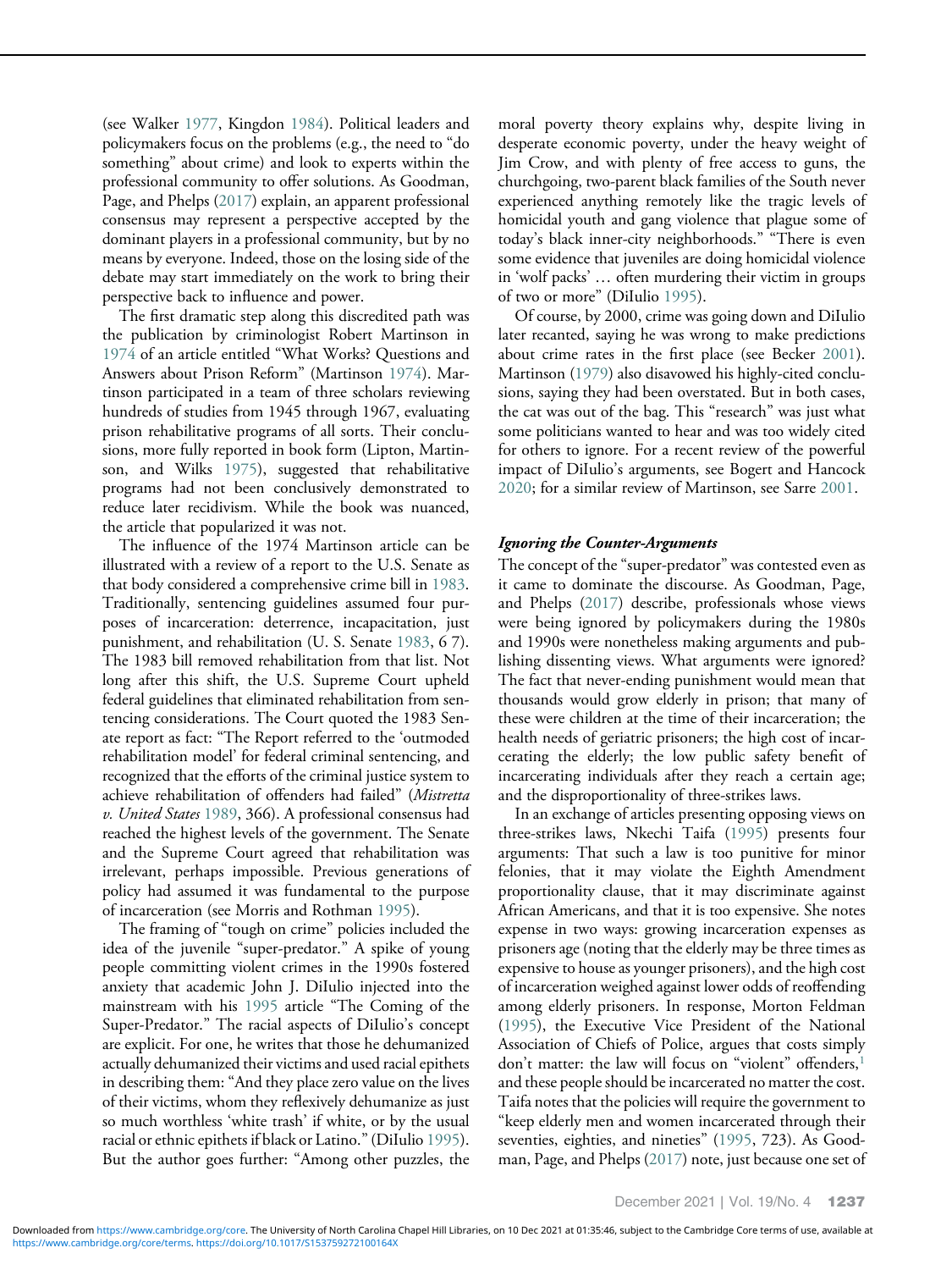professional ideas reaches ascendancy and is congenial to policymakers at a given moment means neither that it is correct nor the object of a consensus.

Several scholars targeted the issue of the cost of incarcerating elderly prisoners. Ronald Aday ([1994](#page-11-0)) gives an overview of the various adjustments corrections officials needed to make as elderly prison populations explode: a) greater need for medical attention; b) special programs and facilities, such as special diets, 24-hour nursing care, and different work programs; c) building new facilities or altering old ones to accommodate residents with limited mobility; and d) protecting older prisoners who are vulnerable to attack by younger prisoners (see Vega and Silverman [1988\)](#page-12-0). Numerous studies (including McCarthy [1983;](#page-12-0) Gewerth [1988](#page-12-0); Marquart, Marianos, and Doucet [2000;](#page-12-0) and Fazel et al. [2001](#page-12-0); LaMere, Smyer, and Gragert [1996\)](#page-12-0) indicated that the average geriatric prisoner suffers from at least one (often several) chronic health conditions, and that people sentenced to LWOP present even greater health risks due to higher rates of mental illness, substance abuse, physical abuse, and less access to adequate health care throughout their lives. Long prison terms create overcrowding, of course, or require the construction of costly new prisons. Wright notes that "if society considers true life-without-parole sentences to be meaningful and appropriate punishments for murder, society also may need to think in terms of designing some prisons as 'maximum security convalescent homes" [\(1990](#page-13-0), 564).

In sum, the 1980s and 1990s saw an apparent professional consensus, projected to the White House, the Senate, the Supreme Court, state legislatures, and policymakers, that a new kind of criminal had emerged, that rehabilitation was impossible, and that we had no choice but to adopt the toughest punishments the world has ever known. Dissenting voices screamed out through the professional journals, but to no avail. While the complexity of the situation was never lost on the professionals, policymakers wanted to do something dramatic. With public support, they adopted the laws we experience today.

#### Media Frames

One reason that the public and the nation's political leaders supported tough-on-crime policies is the media's use of the super-predator and other inflammatory frames. Local media coverage has been known to follow the maxim "if it bleeds it leads," reflecting an overemphasis on crime, particularly violent crime (see Gilliam et al. [1996;](#page-12-0) Beale [2006;](#page-11-0) Britto and Noga-Styron [2014;](#page-11-0) Seeds [2018\)](#page-12-0). However, a typical reader would be exposed to little discussion of the geriatric prison crisis to come. Our review of news coverage of policy questions related to life without parole using the Nexis-Uni database identified a total of 1,772 stories from 1982 to 2019. Of these, only 2.65% had any mention of aging of the prison population as a result of life

without parole; the vast majority of the stories adopted the "irredeemability" or the "tough on crime" frame (refer to table A-2 in the online appendix for our search terms and the number of articles associated with each).

In our analysis, those few articles discussing aging in the context of LWOP included critiques of LWOP bills pointing out such things as "the bill would make prisons into geriatric wards for criminals and hold them way beyond the time they pose a realistic threat to society" (Capital Times [1994](#page-11-0)). These remarks, however, were infrequent and, when they did occur, they did not fully capture the humanitarian and monetary cost of imprisoning elderly individuals. Though politicians would point to the fact that it was "easy to see that life without parole will create gigantic geriatric prison wards"(Hunter [1994](#page-12-0)), they rarely talked about the realities of large parts of the prison population being confined to a bed due to age-related illness for extended parts of their sentences. There may be two sides to every story, but when it comes to discussions of crime policy in the media, one side is stronger than the other.

# Getting What You Wished For

When U.S. policymakers enacted the harsh policies of the 1980s and 1990s, the consequences were predictable. While today many may say that policymakers overreacted, few public officials said so at the time, and few journalists pointed this out. The effects of never-ending punishment are can be felt in rapidly-graying prison populations and state budgets (Program Evaluation Division [2018\)](#page-12-0), as the costs of caring for the elderly and the chronically ill spiral upward. We show that this is indeed occurring, though the most consequential impacts of these policies will come later. The first demonstration is through a mathematical simulation, and the second is through a review of prison statistics. Our final section illustrates these trends with personal stories of those growing old in prison.

# The Impact of Eliminating Parole: A Mathematical Simulation

One of the most important policy reforms of the "toughon-crime" era was eliminating parole. This reform had large and predictable consequences that we can illustrate by simulating age distributions in prison populations under otherwise identical scenarios, one with parole and one without. Our simulation has 1,000 individuals enter prison in each time period, with mean age at entry of twenty-six and standard deviation of 3. Individuals exit prison only by death or parole; our simulation ignores those serving short terms. We use an age-specific mortality rate based on CDC ([2020\)](#page-11-0) estimates; annual morality increases from 0.07% for the youngest group up to 19% for those aged ninety and over. (These rates are likely higher in incarcerated populations.)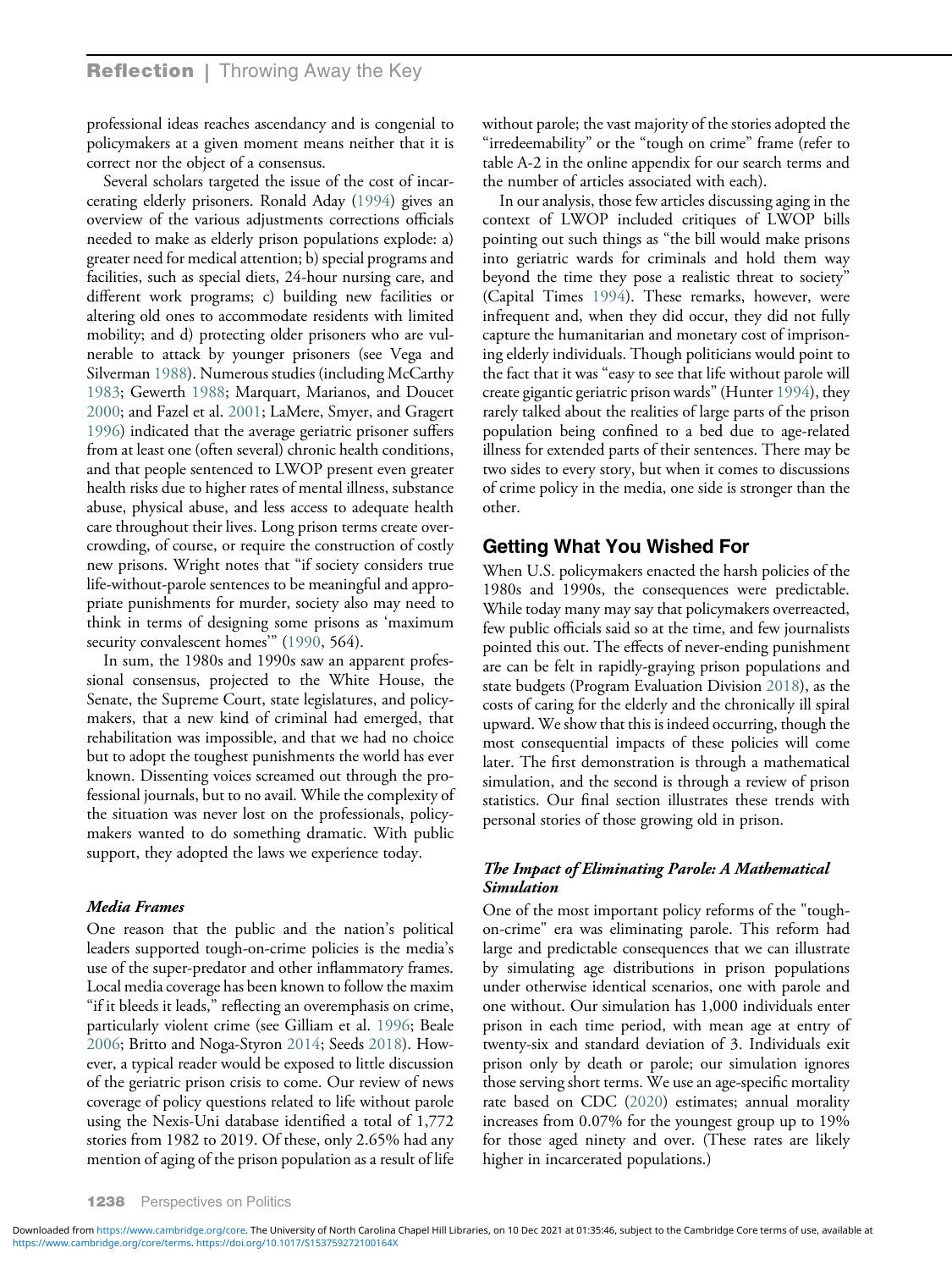Figure 3 Simulated prison population with parole, then without



In our parole simulation, individuals become eligible after twenty-five years and 10% those eligible earn parole annually. (These precise values are not of primary interest. Rather, the comparison of parole and no parole is.) After iterating the simulation many times, each system reaches an equilibrium age distribution. In figure 3, we simulate a system with parole for 100 time periods, then eliminate parole. Bars indicate the numbers of prisoners of different age groups: below 30, over 60, and in between. In both cases there is a transition period before the system reaches equilibrium. The first is not of interest. The second, however, reflects where we are today, not even yet at where the system inevitably will lead us.

Eliminating parole increases the total prison population by over 50%, increases the median age by over nine years, and generates a four-fold increase in the share of older members in the prison population. All of these are purely mathematical; no further policy is required other than the elimination of parole. We present one simulation here, but we have run many. No matter what specific parameters are used, eliminating parole causes a population to grow larger and older—so much so that those aged 60 and over quickly outnumber those under 30 (refer to the online appendix for additional simulations). In the next section, we make clear that we are transitioning to a new demographic reality in U.S. prisons, one entirely understandable by the fact of eliminating parole.

#### The Beginnings of the Geriatric Explosion in U.S. Prisons

By reviewing prison population statistics, we find support for the trends detailed in the previous section. We use data available through the National Corrections Reporting Program, which provides data on state and federal prisons (not local jails) from 1999 through 2016 (United States Depart-ment of Justice [2018](#page-12-0)). [Figure 4](#page-7-0) shows the distribution of ages of incarcerated individuals across the nation.

Looking at the top two age groups in fi[gure 4](#page-7-0), it is clear that over time, they grow to be a much larger share of the prison population. Younger groups represent a correspondingly smaller share of the total over time. If we define older prisoners as those aged 55 or higher, and youthful ones as those aged eighteen to twenty-four, we can compare the two groups directly; see fi[gure 5](#page-7-0).

[Figure 5](#page-7-0) shows that the elderly now outnumber the young in the nation's prisons. A quick glance at figure A-1 in the online appendix, based on our simulations, shows that the trends in fi[gure 5](#page-7-0) are precisely what one could expect from the policies we have discussed.

Of course, the trends in figures  $4$  and  $5$  are national, but each state adopted these policies at slightly different times. It is instructive to review the experience of a single state in some detail, looking at how the demographic trends in prison population reflect, with a predictable time lag, the elimination of parole and the adoption of longer sentences. North Carolina increased the severity of punishment for many crimes in the 1990s. Sentencing reforms effective in 1994 eliminated the traditional concept of parole and enhanced the length of punishment for the most serious crimes, while reducing punishment levels for other crimes. We make use of publicly available data from the North Carolina Department of Public Safety (refer to the online appendix for more detail).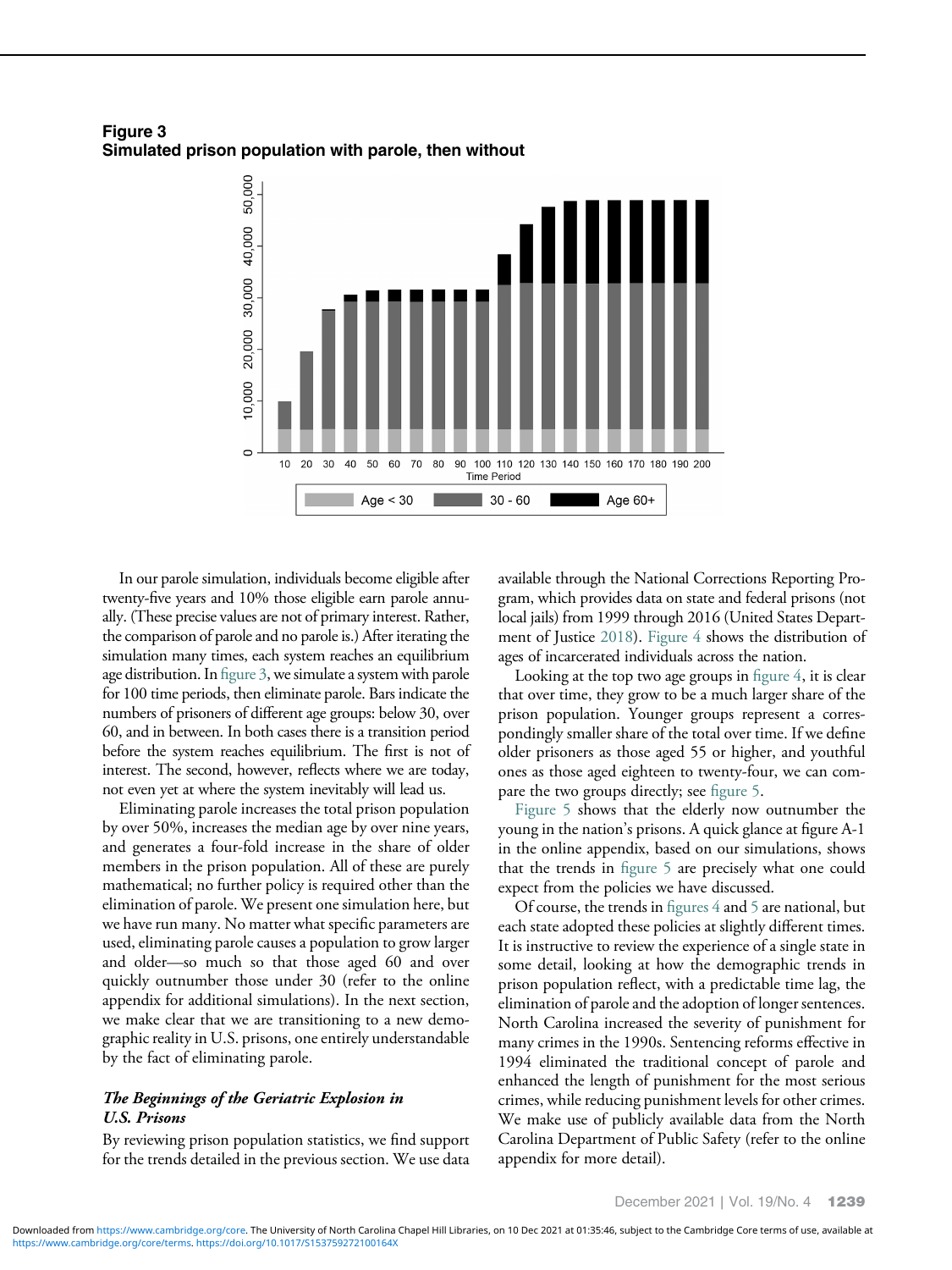

<span id="page-7-0"></span>Figure 4 The changing age distribution of the U.S. prison population

Figure 5 The elderly now outnumber the young



In 1975, 140 individuals were serving sentences of over fifty years in North Carolina; by 2020 this number had increased to 3,820. [Figure 6](#page-8-0) shows the age distribution of prisoners in each year from 1975 to the present.

In 1975, 6,934 individuals, over half of the 12,727 individuals incarcerated, were under the age of 30; just 366 individuals were aged 60 or older. By 2020, the number of older prisoners had increased to 3,038, whereas the number of those under the age of 30 had declined to 5,368 (despite the rapid rise in total prison population that fi[gure 6](#page-8-0) makes clear). Prisoners in their 30s, 40s, and 50s grew substantially as well. [Figure 7](#page-8-0) breaks down the group of prisoners aged 50 and over to show the dramatic rise in those over fifty beginning in the late-1990s, almost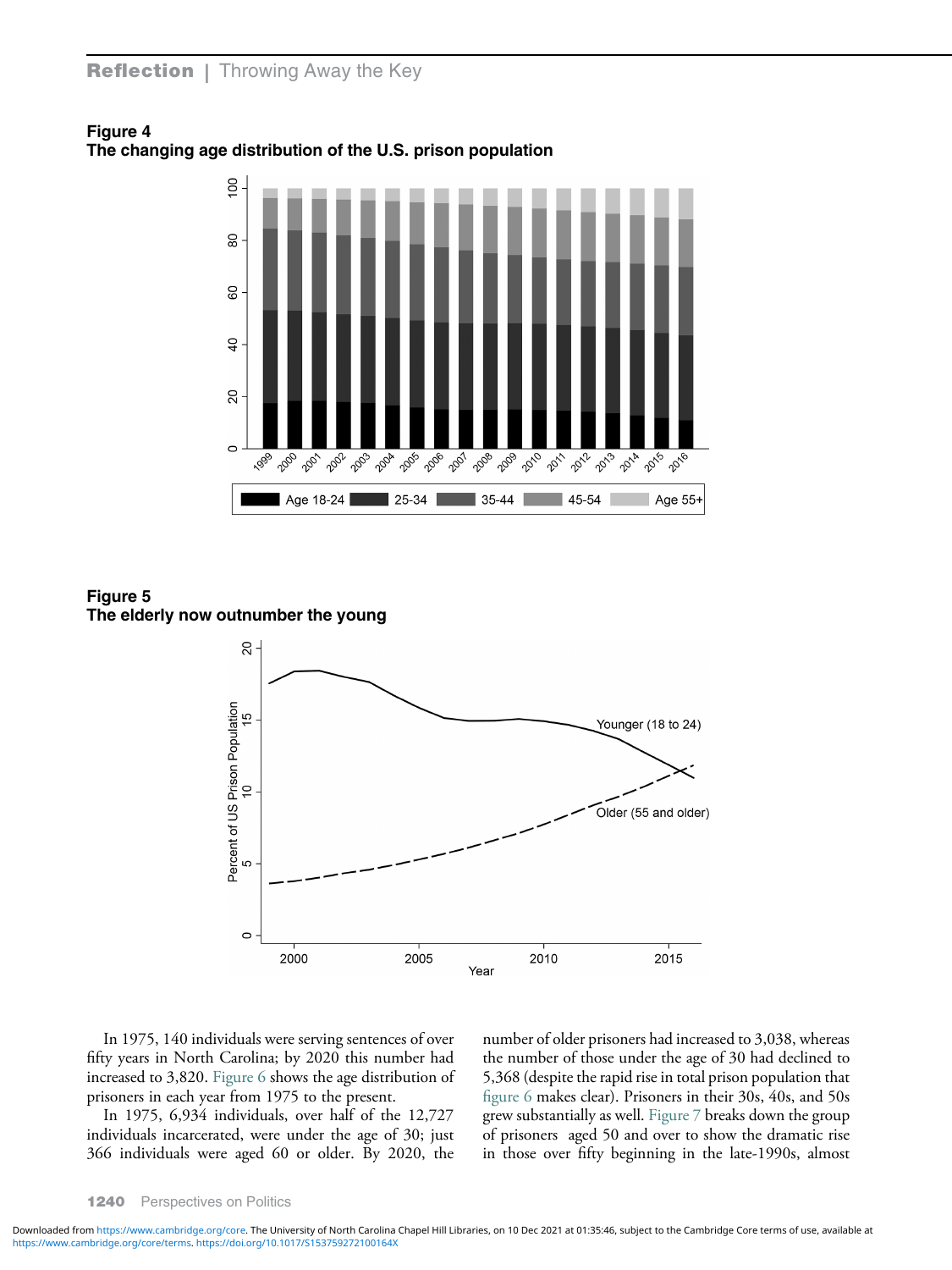<span id="page-8-0"></span>Figure 6 Age distribution of North Carolina prison population



Figure 7 Population aged 50 $+$ , 60 $+$ , and 70 $+$  in North Carolina prisons



immediately following the implementation of the 1994 sentencing reform.

The number of prisoners aged fifty and older, which had never been above 1,500 before 1990, rose to almost 9,000 in 2018. Those sixty and older increased from fewer than 500 in every year before 1988 to over 3,000 in 2020; those over seventy numbered fewer than 100 in every year before 1987, but rose to 650 by 2020. These changes in ages are more due to shifts in sentencing policies, particularly the dramatic rise in the numbers of people serving very long sentences, than they are due to increased age of entry. On average, the median age at entry is 34 both for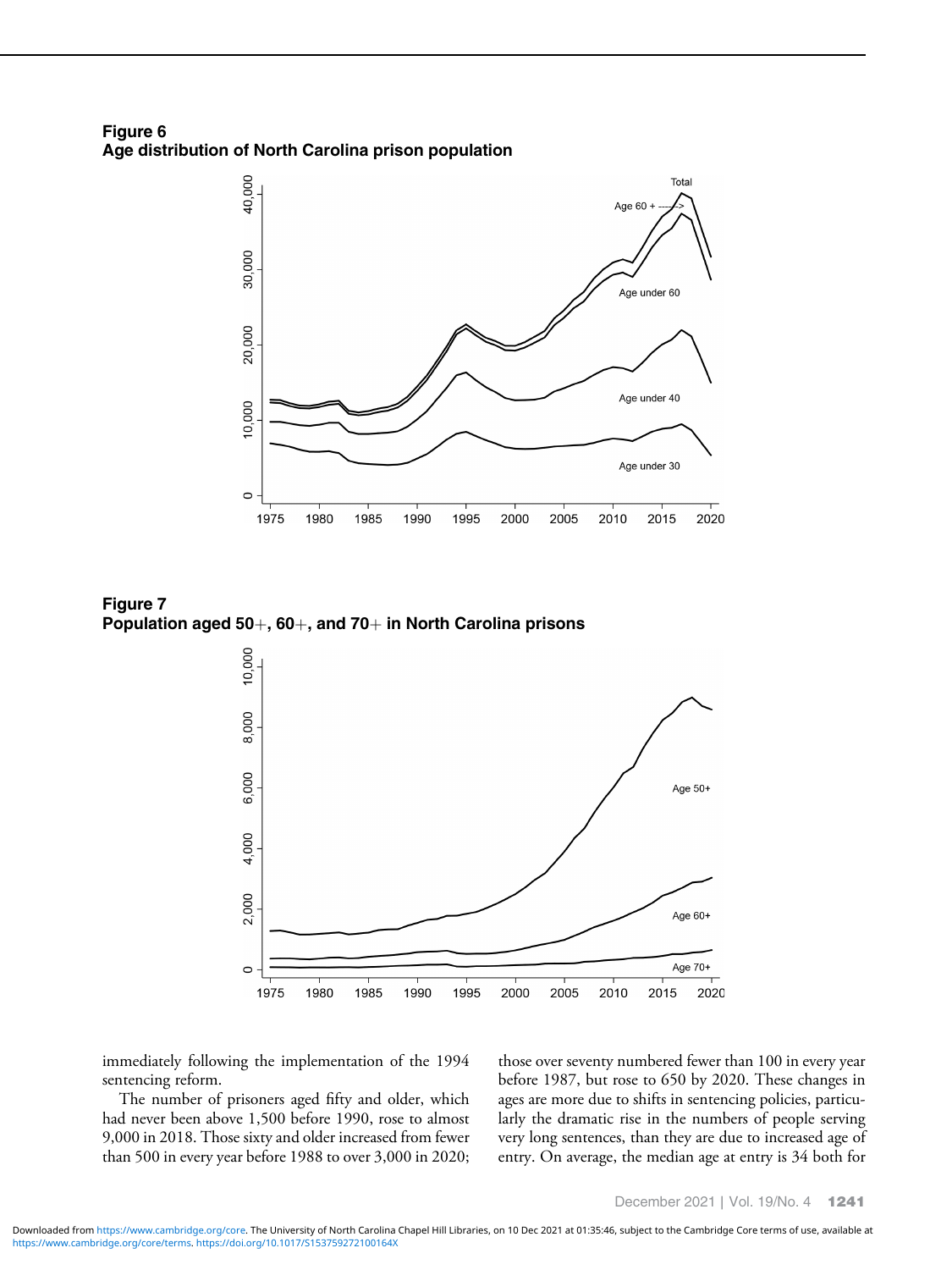# **Reflection** | Throwing Away the Key

those currently incarcerated as well as for those incarcerated at any time since 1975.

Finally, these policies dramatically affect the racial mix of the prison system. Blacks represented fewer than 45% of those admitted to North Carolina prisons from 1975 until the late 1980s, but their share grew to over 55% in the years following reform. Nationally, Nellis and King [\(2009](#page-12-0)) document similar trends: Blacks were 37.5% of the general prison population, but 48% of those serving life sentences and 56% of those serving LWOP. In North Carolina, over 75% of those serving "habitual felon" or "violent habitual felon" sentences are Black (see Baumgartner and Johnson [2020\)](#page-11-0).

So far, we have made our arguments with numbers. In the next section we illustrate the human aspect of the policies we have been describing.

#### Illustrating the Human Costs of Never-Ending Punishment with Examples

Co-author Lyle May has been incarcerated in North Carolina since 1997, when he was nineteen. We rely here on his lived experience as he introduces the reader to individuals whose stories illustrate the trends we discuss. Some of the names and small details of these vignettes have been changed to protect the anonymity of those whose stories we present.

#### Virtual Life without Parole

Carl was twenty-one in the late 1990s when he and two friends, high on methamphetamines, went on a robbery and shooting spree. While no one died, Carl and his friends were charged with attempted murder, armed robbery, evading the police, and other felonies. Once arrested, Carl's co-defendants testified against him in exchange for twenty-year plea-bargains. At trial, the jury convicted Carl on every charge. A judge gave Carl 127 years in prison.

With no release before his 85% minimum in the year 2107, Carl continued doing in prison what he had on the street. There was no incentive to do otherwise. Carl abused any available drugs, fought other prisoners, and assaulted staff. He spent more time in solitary confinement than at work. The lack of programs and extended periods of solitary confinement eroded his mental health.

Twenty years later, maturity calmed Carl's desire to fight and rebel. At the age of 43, he considers whether another stint on lock-up is worth the next rule infraction. Usually his answer is no. In another twenty years, if Carl survives his life choices, chronic disease will cripple him hepatitis C or HIV from IV drug use, hypertension and heart disease from a poor diet, and arthritis from decades of sleeping, sitting, and walking on concrete and steel. The costs of his continued incarceration will be much higher than those of younger prisoners and bear little relation to the public safety benefits they generate. Long after the victims, prosecutors, and co-defendants have moved on with their lives, Carl will still be in prison. If we consider that he may have aged out of crime in his fifties, Carl would still have sixty-seven years to serve.

#### LWOP as Mercy

LWOP is the second most punitive sentence available for first-degree murder and only alternative to the death penalty. LWOP is the standard sentence for anyone who pleads guilty to avoid the death penalty and therefore represents the "mercy" offered to capitally sentenced juveniles, mentally ill, and intellectually disabled defendants.

Jimmy was convicted of homicide as a teenager in 1976 and received a parole-eligible life sentence from which he earned release after seventeen years in prison. A hyperactive, mentally ill, and intellectually disabled man, Jimmy struggled to keep a job. He had difficulties interacting with people because he rambled and jumped topics in conversation, and had poor hygiene habits. While on parole, Jimmy began using crack and absconded. Not long after, in the grips of a binge, Jimmy got into an argument and killed a woman who had been abusing drugs with him. This time he was charged with first-degree murder and sentenced to death.

On death row, away from drugs and alcohol, Jimmy's mental deficiencies were apparent. He had few friends because he failed to comprehend ordinary rules of conversation, was anxious, excitable, and easily influenced. Staff and prisoners abused Jimmy's agreeableness and eagerness to be liked, coaxing him to do and say things he might not do or say on his own. One time a warden called him out to "perform" for the amusement of a tour group, asking Jimmy to sing and dance for them. The warden knew of Jimmy's disability.

Everyone who knew Jimmy questioned why he was not in a hospital. It took his appellate attorneys twenty years to prove Jimmy's intellectual deficiency and for a court to agree. His death sentence was commuted to LWOP, condemning a sixty-three-year-old man with a low IQ to an often predatory and violent general prison population where the old and weak are frequently victimized. There are no special programs for intellectually disabled or mentally ill people who receive LWOP. Being resentenced to LWOP was the only "mercy" that Jimmy received.

#### COVID and Prison Health Care

Smokey had been on death row since the early 1990s for a shootout with law enforcement officers that resulted in the death of two innocent bystanders. Though they were unintentional deaths, any homicide committed in the act of another felony is a capital offense.

While Smokey appealed the decision, he grew old and sick. Hepatitis C from IV drug use, hypertension, diabetes,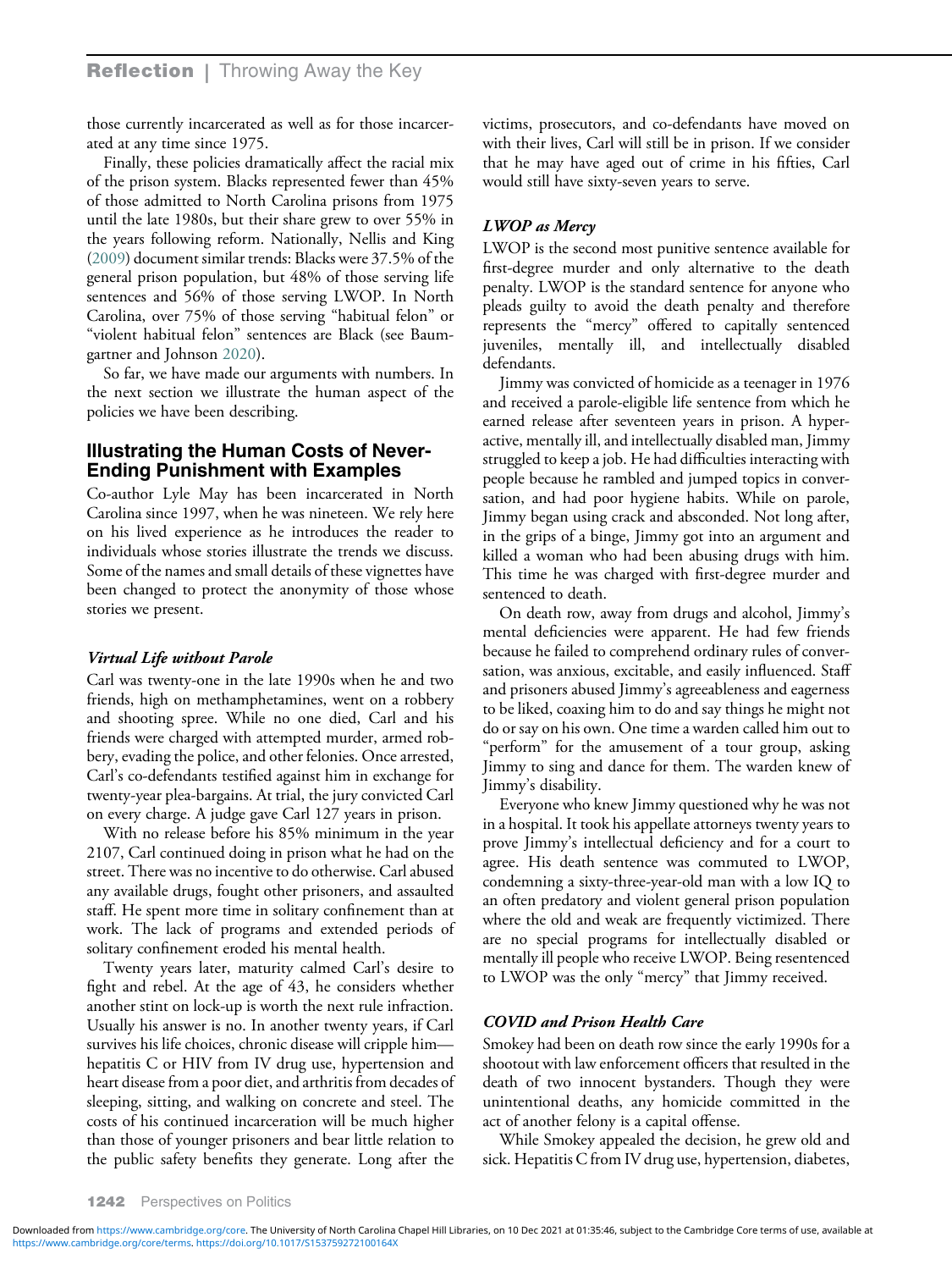and an infection that collapsed both lungs hospitalized Smokey over a dozen times in three years. When he turned 66 in 2020, Smokey began experiencing symptoms of a stroke. He complained to a nurse, who informed him that unless he was unconscious or bleeding, only COVID-19 patients were being seen. Later that evening, Smokey had two strokes and was hospitalized.

During the pandemic, prisoners with chronic illnesses have been denied routine check-ups. As a result, emergency hospital visits have increased. In November 2020, over twenty prisoners from one North Carolina facility most of them over age fifty-five—required emergency care. Each of them required two custody staff as escorts, which drew much-needed personnel away from an already understaffed prison. The cost of incarcerating elderly prisoners is high because they have a greater need for medical attention and special care, as discussed earlier. When medical needs are not addressed, they worsen, generating greater costs and affecting other areas such as the safety and security of a facility. Since security is paramount, the aged prisoners' medical needs can be ignored, generating conditions inconsistent with the Constitution's prohibition on cruel and unusual punishments.

## Preferring Death

Jay was convicted and sentenced to death for a 1986 murder and second-degree sexual assault. High and strung out on drugs when he committed the crimes, he found sobriety, clarity, and remorse while incarcerated. Jay felt deeply responsible for the harm he caused to the victim and her family, doing his best to atone by leaving behind the person he used to be.

After six years, Jay's death sentence was overturned on appeal. While awaiting a sentencing hearing in the general prison population, Jay availed himself of every rehabilitative program offered. One of those included the Shaw University Cape Program, which provided a bachelor's degree in business to eligible prisoners who completed the requisite course work. Jay did so, earning his bachelor's degree shortly before the 1994 Violent Crime Control and Law Enforcement Act eliminated federal funding for college programs in prison. Jay was resentenced to death.

Back on death row, Jay tried to use what he learned to help other prisoners, teaching some to read or engage in the difficult process of accepting responsibility for their crimes. Jay watched his three children grow older in photos and did his best to stay in touch through letters. Prison is not designed to help families maintain their bonds. After fourteen years in prison, his first grandchild was born. After thirty-two years, his first great-grandson was born.

At age sixty-four, Jay often wonders if he will get a second chance. Since he was convicted under the Fair Sentencing Act, which provides parole-eligible life sentences for murder, a reasonable chance for release exists. When his death sentence was overturned on appeal, Jay rehabilitated himself, maintained ties with family, and became a model prisoner. He did everything the parole board requires of prisoners except, when Jay's sentencing hearing occurred in 1995, it was at the height of the public concern about crime. Though Jay's crimes were no different from other offenders who received parole-eligible life sentences, he was caught up in the national trend to "throw away the key."

# Life without Parole

Kyle was sentenced to death for two gang-related murders that occurred in his late teens. On death row, Kyle grew out of the irrational choices of his youth, maturing around aging prisoners and staying out of trouble. Because Kyle's co-defendants pled guilty and testified against him in exchange for reduced sentences, and he had a learning disability, a judge resentenced Kyle to LWOP.

Once in the general prison population, Kyle discovered most rehabilitative programs are for prisoners with release dates. The only jobs he could hold as a lifer were on the road squad cleaning up trash and storm debris, working in the kitchen, in the prison warehouse, or as a janitor. If he stayed infraction-free in medium custody, Kyle might even have gotten on a waiting list for the Inmate Construction Program, travelling on a prison bus around North Carolina to refurbish old prisons or build new ones.

Whatever the job, forced labor would not make up for his lack of education. Nor would working 40–60 hours a week for forty cents a day make up for the lack of family and friends. Kyle scraped by one day, week, month, and year at a time until the thought of never getting out, of growing old and infirm in prison, exhausted his ability to resist depression and despair. His daily existence was the misery that makes many lifers wish for death. Nearly twenty years into Kyle's permanent incarceration he was discovered dead in his cell, the result of an accidental drug overdose or an intentional suicide; the world will never know. Kyle's unclaimed body was buried in a local cemetery.

# **Conclusions**

No matter what one may think of the merits of tough-oncrime penalties, the process we have described shows serious drawbacks. To generate support for these policies, several factors had to be in place: public fear of crime, a dismissal of the possibility of rehabilitation, and a dehumanization of those who were incarcerated. Racially-charged depictions of crime contributed to the dehumanization. Today, not only are we paying the consequences of these policies, but many of the underlying assumptions that made them possible have been demonstrated to be false.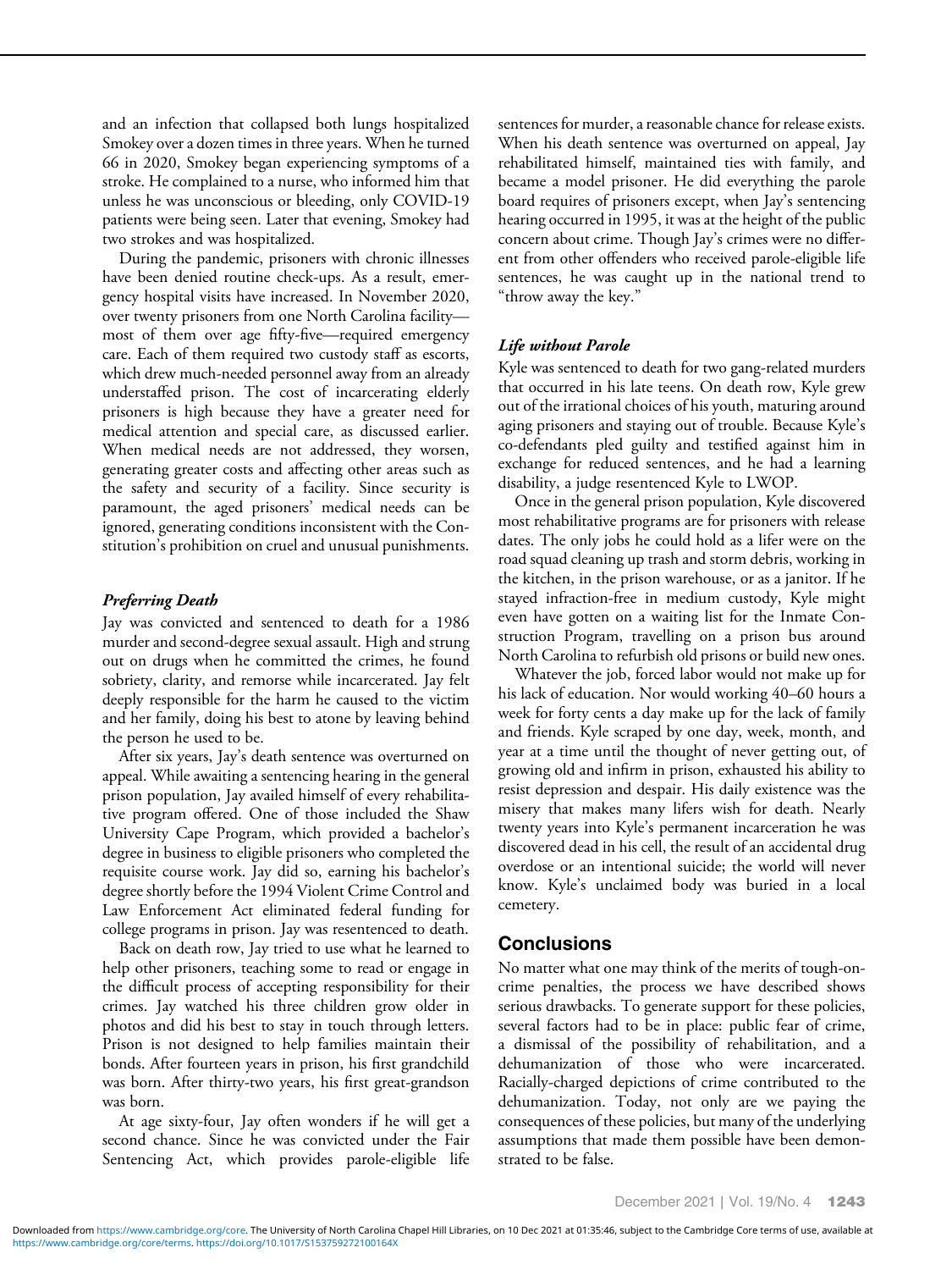<span id="page-11-0"></span>Ours is far from the first study of the policy process where we find such over-reach. Indeed, we present, in some ways, just another example in a string of cases showing how policy frames can become so powerful that they overwhelm more complex ways of thinking about a complicated matter of public policy, such as what to do about crime. The policy bubble that we describe burst eventually (Jones, Thomas, and Wolfe [2014\)](#page-12-0). But, as in the case of financial bubbles, it has left massive destruction in its wake.

The United States is on the verge of an explosion of geriatric prisoners, generating a grave human rights issue. No nation has ever sentenced as many to grow old and die incarcerated, nor to remain incarcerated as infirm and elderly individuals who pose little threat to the community. The coronavirus pandemic has demonstrated the risks of vulnerable populations, and elderly individuals with underlying health conditions living inside correctional institutions are certainly at the center of that concern. Prost et al. [\(2020](#page-12-0)) propose an urgent "call to action" among gerontologists to address the growing crisis of elderly prisoners in the face of the pandemic. In sum, the human rights issues that will inevitably follow from our collective decision to incarcerate thousands of individuals until they die are already happening.

Our nation's political leaders, with the active support of the media and policy experts concerned about crime, adopted policies in the 1980s and 1990s for which the costs are now becoming apparent. The intellectual justifications that undergirded these policies have been demonstrated to be false, though they remain powerful. The racialization, the dehumanization, and the stereotyping associated with these policies made it so that thousands of children, many of color, were sentenced to die in prison, where they are currently growing into their middle ages. These decisions exemplify the ability of decision-makers to focus their attention on a narrow slice of a complicated problem, ignoring complex trade-offs in order to "do something" about an important national problem. We hope that professionals within the criminal justice community, social activists, voters, and political leaders at all levels of government can now move to address the problems that a wave of fearmongering and tunnel vision generated a generation ago.

## Supplementary Materials

Table A-1. The Rapid Diffusion of LWOP and Threestrikes Laws.

Table A-2. Keywords used for Nexis-Uni Search of Media Coverage.

Table A-3. Stimulated Prison Populations with Parole after 20 Years, or No Parole.

Figure A-1. Changes in Simulated Prison Demographics with and without Parole. Construction of the North Carolina Prison Population Dataset

To view supplementary material for this article, please visit [http://dx.doi.org/10.1017/S153759272100164X.](http://dx.doi.org/10.1017/S153759272100164X)

# **Note**

Three strikes laws targeted those with multiple felonies, but the vast majority of felonies, particularly those at the lower severity levels, are drug and property crimes, not crimes of violence. But Feldman's assertions about "violent felons" certainly fit with the tenor of the times. They were, however, factually inaccurate; Feldman [1995.](#page-12-0)

## References

- Aday, Ronald H., 1994. "Golden Years behind Bars: Special Programs and Facilities for Elderly Inmates." Federal Probation 58(2): 47–54.
- Alexander, Michelle. 2010. The New Jim Crow. New York: New Press.
- Aspinwall, Cary, Keri Blakinger, and Joseph Neff. 2020. "What Women Dying in Prison from COVID-19 Tells Us about Female Incarceration." The Marshall Project, May 14. ([https://www.themarshallproject.org/2020/](https://www.themarshallproject.org/2020/05/14/what-women-dying-in-prison-from-covid-19-tell-us-about-female-incarceration) [05/14/what-women-dying-in-prison-from-covid-19](https://www.themarshallproject.org/2020/05/14/what-women-dying-in-prison-from-covid-19-tell-us-about-female-incarceration) [tell-us-about-female-incarceration](https://www.themarshallproject.org/2020/05/14/what-women-dying-in-prison-from-covid-19-tell-us-about-female-incarceration)).
- Baumgartner, Frank R., and Bryan D. Jones. 1993. Agendas and Instability in American Politics. Chicago: University of Chicago Press.
- Baumgartner, Frank R., and Sydney Johnson. 2020. "Aging in Place in the Big House." October 11. Available at: [http://fbaum.unc.edu/papers/](http://fbaum.unc.edu/papers/Baumgartner-Johnson-AgingInPrison-2020.pdf) [Baumgartner-Johnson-AgingInPrison-2020.pdf.](http://fbaum.unc.edu/papers/Baumgartner-Johnson-AgingInPrison-2020.pdf)
- Beale, Sara Sun. 2006. "The News Media's Influence on Criminal Justice policy: How Market-Driven News Promotes Punitiveness." William and Mary Law Review 48(2): 397–482.
- Becker, Elizabeth. 2001. "As Ex-Theorist on Young 'Superpredators,' Bush Aide Has Regrets." New York Times, February 9.

Bogert, Carroll, and Lynnell Hancock. 2020. "Superpredator: The Media Myth that Demonized a Generation of Black Youth." The Marshall Project, November 20 [\(https://www.themarshallproject.org/](https://www.themarshallproject.org/2020/11/20/superpredator-the-media-myth-that-demonized-a-generation-of-black-youth) [2020/11/20/superpredator-the-media-myth-that](https://www.themarshallproject.org/2020/11/20/superpredator-the-media-myth-that-demonized-a-generation-of-black-youth)[demonized-a-generation-of-black-youth\)](https://www.themarshallproject.org/2020/11/20/superpredator-the-media-myth-that-demonized-a-generation-of-black-youth).

- Britto, Ssarah, and Krystal E. Noga-Styron. 2014. "Media Consumption and Support for Capital Punishment." Criminal Justice Review 39(1): 81–100.
- Capital Times. 1994. "'3 Strikes' Bill in Assembly's Court." Capital Times (Madison, WI), March 24.
- Centers for Disease Control and Prevention. 2020. "Data table for Figure 3. Number of deaths and age-specific death rates for ages 15 years and over: United States, 2017 and 2018." ([https://www.cdc.gov/nchs/data/](https://www.cdc.gov/nchs/data/databriefs/db355_tables-508.pdf#page=3) [databriefs/db355\\_tables-508.pdf#page=3\)](https://www.cdc.gov/nchs/data/databriefs/db355_tables-508.pdf#page=3).
- Clear, Todd R., and Natasha A. Frost. 2014. The Punishment Imperative. New York: New York University Press.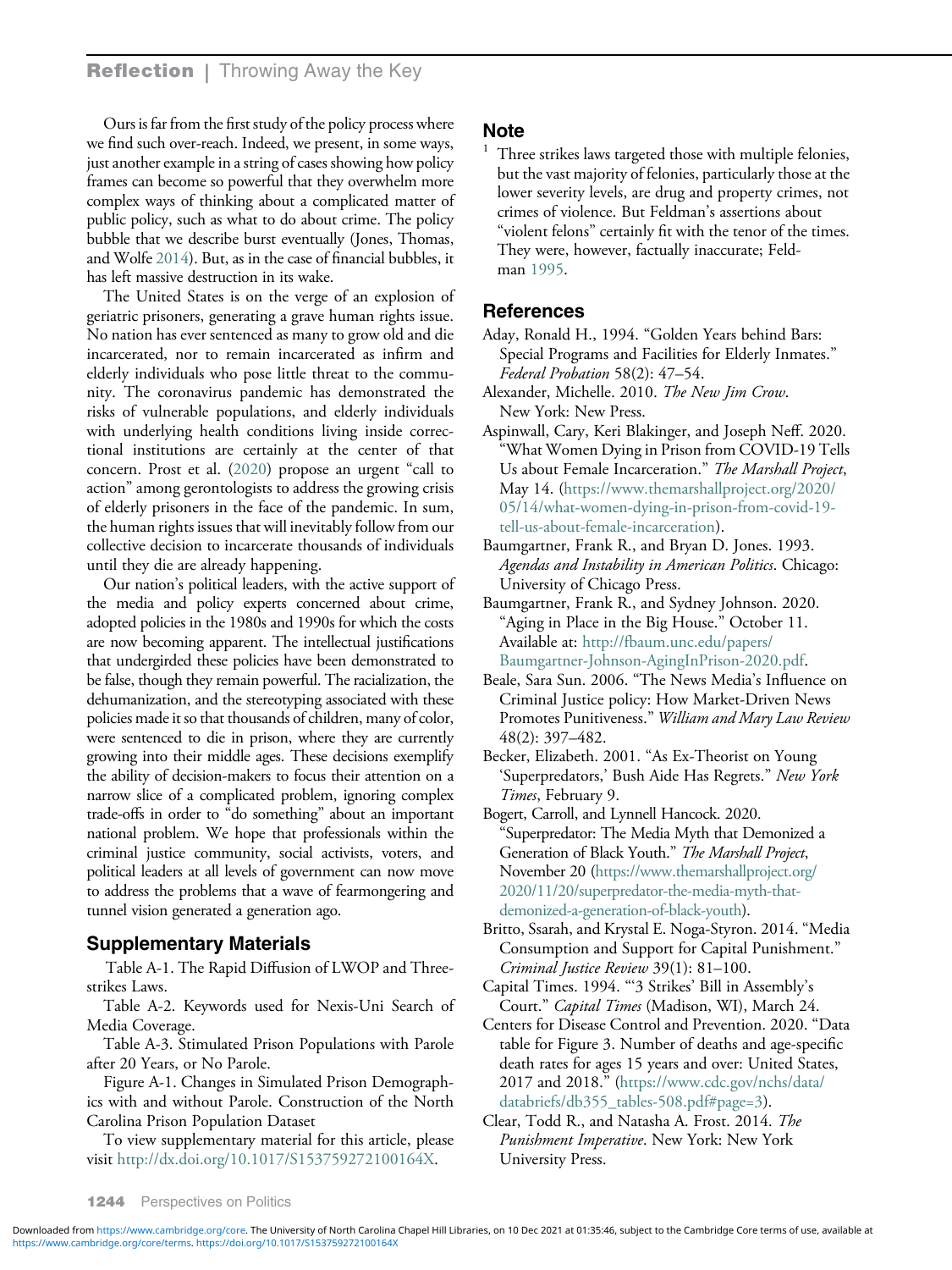<span id="page-12-0"></span>Dagan, David, and Steven M. Teles. 2016. *Prison Break:* Why Conservatives Turned Against Mass Incarceration. New York: Oxford University Press.

DiIulio, John J., Jr. 1995. "The Coming of the Super-Predator." The Weekly Standard, November 27.

Enns, Peter K. 2014. The Public's Increasing Punitiveness and Its Influence on Mass Incarceration in the United States. American Journal of Political Science 58(4): 857–72.

——. 2016. Incarceration Nation. New York: Cambridge University Press.

Fazel, S., Hope, T., O'Donnell, I., Piper, M. and Jacoby, R., 2001. "Health of elderly male prisoners: worse than the general population, worse than younger prisoners." Age and Ageing 30(5): 403–07.

Feldman, Morton. 1995."Three-Strikes-and-You're-Out: Pragmatic, Political, or Pacification." University of Dayton Law Review 20(2): 727–29.

Gewerth, K.E. 1988. "Elderly Offenders: A Review of Previous Research." In Older Offenders: Perspectives in Criminology and Criminal Justice, ed. B. McCarthy and R. Langworthy, 14–34. New York: Praeger.

Gilliam, Franklin D., Shanto Iyengar, Adam Simon, and Oliver Wright. 1996. "Crime in Black and White: The Violent, Scary World of Local News." Harvard International Journal of Press/Politics 1(3): 6–23.

Goodman, Philip, Joshua Page, and Michelle Phelps. 2017. Breaking the Pendulum: The Long Struggle over Criminal Justice. New York: Oxford University Press.

Gottschalk, Marie. 2015. Caught. Princeton, NJ: Princeton University Press.

Hunter, John Patrick. 1994. "Clinton Sadly Spouts '3- Strikes' Rhetoric." Capital Times (Madison, WI), January 27.

Jones, Bryan D., Herschel F. Thomas III, and Michelle Wolfe. 2014. "Policy Bubbles." Policy Studies Journal 42(1): 146–71.

Kane, Dan, and Ames Alexander. 2020. "NC Women's Prison in Raleigh Has Its First Coronavirus-Related Death." Raleigh News and Observer, May 6. [\(https://](https://www.newsobserver.com/news/local/article242554206.html) [www.newsobserver.com/news/local/article242554206.](https://www.newsobserver.com/news/local/article242554206.html) [html\)](https://www.newsobserver.com/news/local/article242554206.html).

Kingdon, John W. 1984. Agendas, Alternatives, and Public Policies. Boston: Little, Brown.

LaMere, S., T. Smyer, and M. Gragert. 1996. "The Aging Inmate." Journal of Psychosocial Nursing and Mental Health Services 34(4): 25–29.

Lipton, Douglas S., Robert Martinson, and Judith Wilks. 1975. The Effectiveness of Correctional Treatment. New York: Praeger.

Marquart, J.W., D.E. Merianos, and G. Doucet. 2000. "The Health-Related Concerns of Older Prisoners: Implications for Policy. Aging and Society 20(1): 79–96

Martinson, Robert. 1974. "What Works? Questions and Answers about Prison Reform." Public Interest 35:22–54. ——. 1979. "New Findings, New Views: A Note of

Caution Regarding Sentencing Reform." Hofstra Law Review 7(2): 243–58.

Mauer, Marc, and Ashley Nellis. 2018. The Meaning of Life. New York: New Press.

McCarthy, M. 1983. "The Health Status of Elderly Inmates." Corrections Today 45(1): 64-74.

Mistretta v. United States. 1989. 488 US 361.

Morris, Norval, and David J. Rothman, eds. 1995. The Oxford History of the Prison. New York: Oxford University Press.

Nellis, Ashley, and Ryan S. King. 2009. No Exit: The Expanding Use of Life Sentences in America. Wahington, DC: The Sentencing Project.

Ogletree, Charles J., Jr., and Austin Sarat. 2012. Life without Parole: America's New Death Penalty? New York: New York University Press.

Page, Joshua. 2013. The Toughest Beat. New York: Oxford University Press.

Program Evaluation Division. 2018. "Improvements to Inmate Healthcare Reimbursement and Internal Processes Could Save \$5.6 Million Annually." Report to the Joint Legislative Program Evaluation Oversight Committee. Raleigh, NC: General Assembly.

Prost, Stephanie Grace, Meghan A Novisky, Leah Rorvig, Nick Zaller, and Brie Williams. 2020. "Prisons and COVID-19: A Desperate Call for Gerontological Expertise in Correctional Health Care." Gerontologist, Jul 24. doi: [10.1093/geront/gnaa088.](https://doi.org/10.1093/geront/gnaa088)

Sarre, Rick. 2001. "Beyond 'What Works?'" "A 25 Year Jubilee Retrospective of Robert Martinson's Famous Article." Australian and New Zealand Journal of Criminology 34(1): 38–46.

Seeds, Christopher. 2018. "Disaggregating LWOP: Life without Parole, Capital Punishment, and Mass Incarceration in Florida, 1972–1995." Law and Society Review 52(1): 172–205.

Taifa, Nkechi. 1995. "Three-Strikes-and-You're-Out-Mandatory Life Imprisonment for Third Time Felons." University of Dayton Law Review 20(2): 717–26.

United States Department of Justice. 2018. Office of Justice Programs. Bureau of Justice Statistics. "National Corrections Reporting Program, 1991-2016: Selected Variables (ICPSR 37012)." Inter-university Consortium for Political and Social Research 2018-08- 30. [https://doi.org/10.3886/ICPSR37021.v1.](https://doi.org/10.3886/ICPSR37021.v1)

United States Senate, Committee on the Judiciary. 1983. Report on S. 1762, Comprehensive Crime Control Act of 1983. Senate Report No 98–225. Washington DC: U. S. Government Printing Office.

Vega, M., and Silverman, M., 1988. "Stress and the Elderly Convict." International Journal of Offender Therapy and Comparative Criminology 32(2): 153-62.